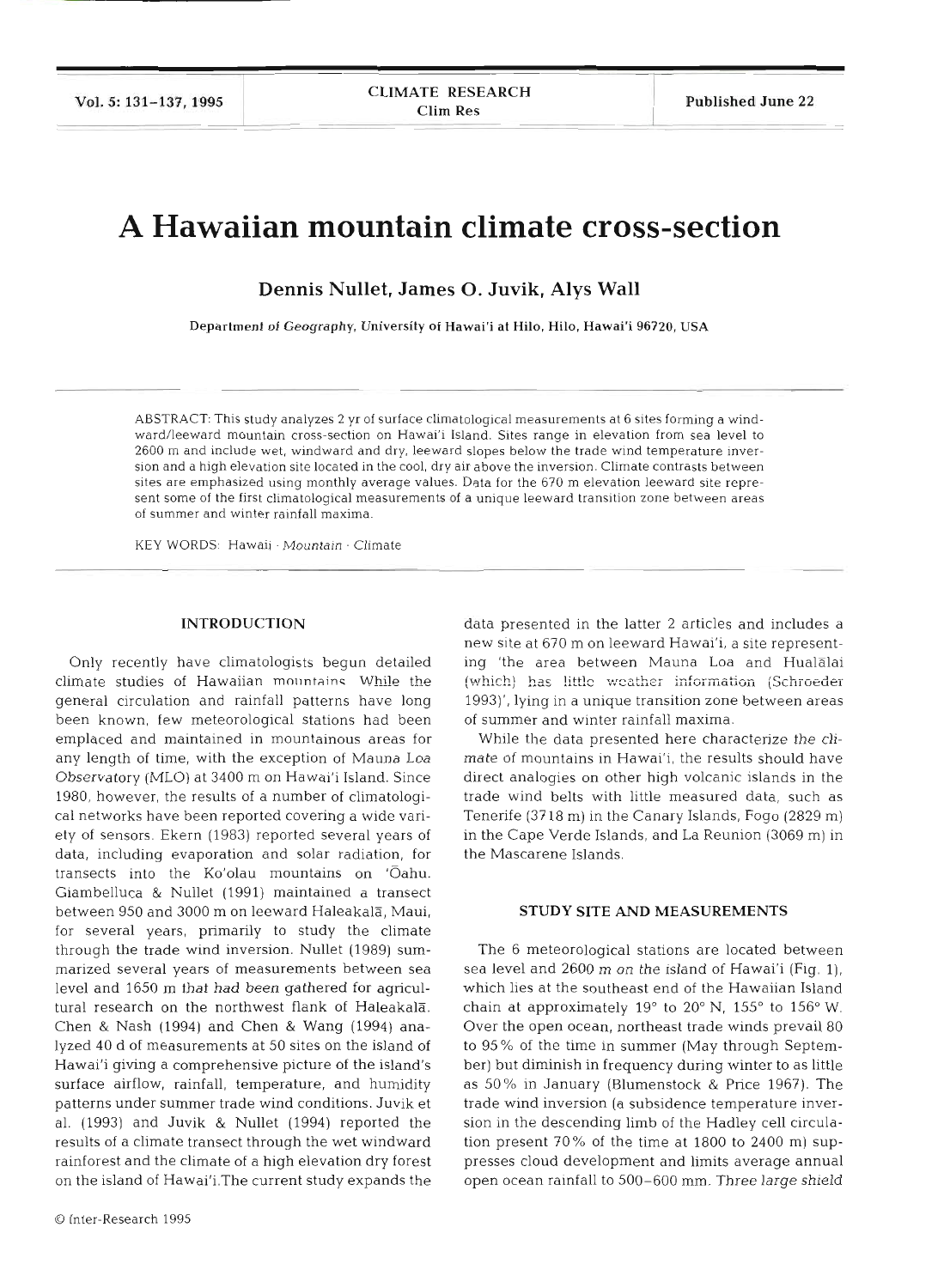

Fig. 1. Station locations, Hawai'i. Rainfall (mm; thick contour lines) from Giambelluca et al. (1986) and Armstrong (1983). 1. UH-Hilo (55 m); 2: Lotver Saddle (710 m); 3: Middle Saddle (1130 m); **4,** Upper Saddle (1650 m); 5: Pu'u La'u (2600 m); 6: Pu'uanahulu (670 m). Both land-sea and land-free atmosphere temper-MLO: Mauna Loa Observatory (3400 m). Elevations in m (thin con-<br>turredifferences drive the daily thermal circulatour lines)

volcanoes on Hawai'i rise well above the usual level of the inversion and thus host distinctly  $\frac{1}{200}$ separate climates above (cool and dry) and below (warm and humid) that layer. In addition, the interaction of the mountains and prevailing<br>trade wind flow generates wet windward slopes<br>and a dry leeward rainshadow. The cross-section<br>of stations included in this report includes trade wind flow generates wet windward slopes and a dry leeward rainshadow. The cross-section of stations included in this report includes measurements in the major climate zones: a wet,  $\frac{2}{3}$   $\frac{200}{5}$  windward transect from sea level to the inverwindward transect from sea level to the inversion level and dry, leeward sites above and<br>below the inversion (see Fig. 1).<br>Each automated meteorological station (Campbelow the inversion (see Fig. 1).

Each automated meteorological station (Campbell Scientific, Logan, UT, USA) recorded global<br>solar radiation, photosynthetically active radia-<br>tion, air temperature and relative humidity at solar radiation, photosynthetically active radiation, air temperature and relative humidity at 2 m, wind speed and direction at **3** m, soil temperature at l cm, leaf wetness, and rainfall. Net radiation was recorded at all but the Upper and Middle Saddle sites. Hourly maxima and minima were recorded as well as hourly totals for rainfall ber 1992 through 31 October 1994. This provides the complete data record to date for the Pu'-

uanahulu and University of Hawai'i at Hi10 (UH- Hilo) sites and continuity to previously reported data for the other stations. In this study, we ana- lyze monthly total and average values summa- rized from the hourly measurements.

### **RESULTS**

aatological measurements during the 2 yr<br>are summarized in Table 1. Missing peri-<br>record for individual instruments (due to<br>ndalism or faulty sensors) are also given<br>ple 1. Evaporation was estimated using<br>nman-Monteith met

## Wind

mingly indifferent to the synoptic trade<br>ield, surface flow fluctuates in a diurnal<br>n as the mountain 'breathes' each day.<br>nnd-sea and land-free atmosphere temper-<br>iifferences drive the daily thermal circula-<br>at controls s



and hourly averages for all other variables. This and 14:00 h HST (Hawaiian Standard Time) showing the consistency report contains all data collected from 1 Novem-<br>of the diurnal wind reversal at all locations. Mirror image wind direction patterns occur of opposing windward (Lower Saddle) and leeward (Pu'uanahulu and Pu'u La'au) slopes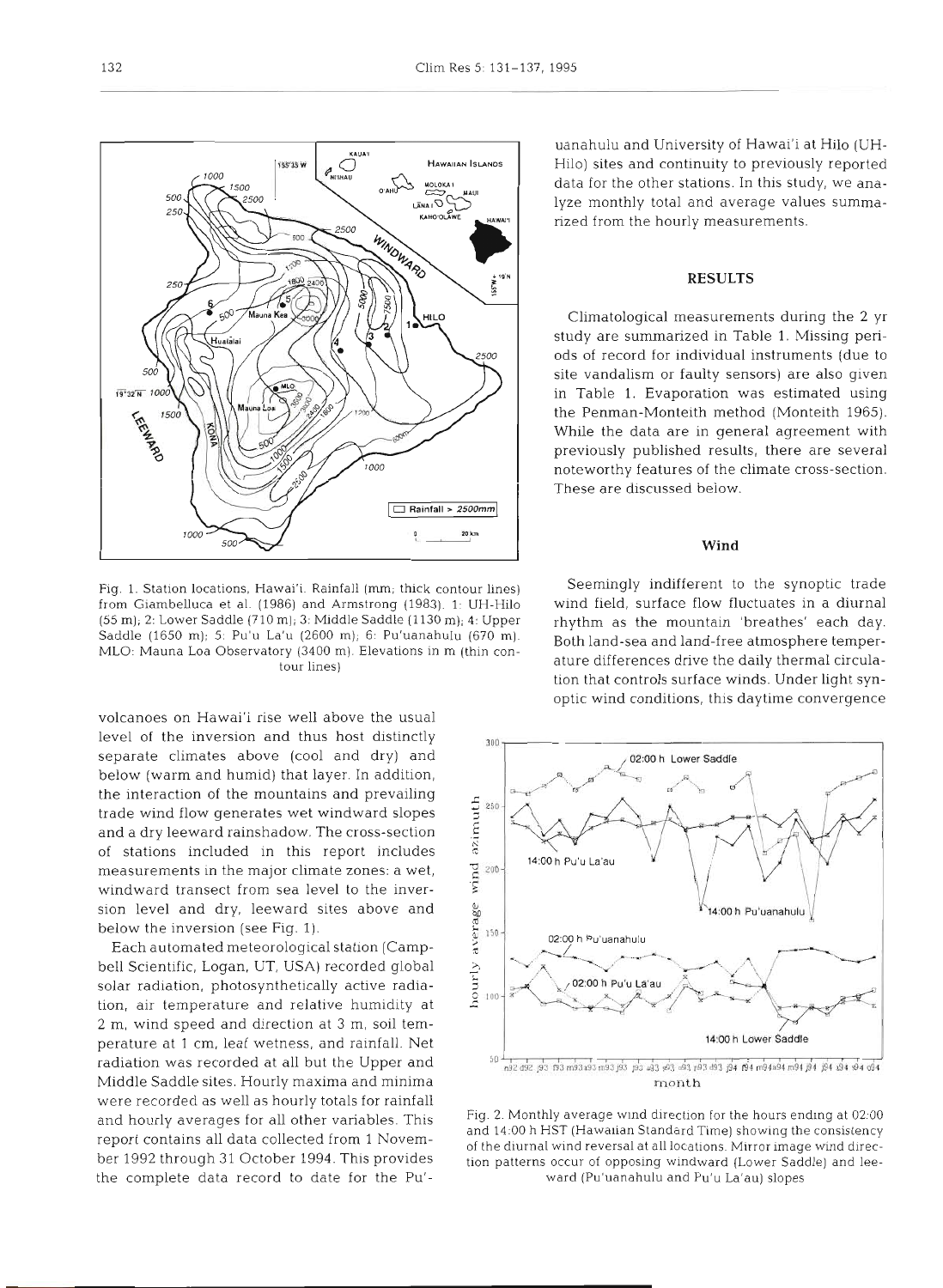of the winds toward the mountain summits can bring a torus of clouds and rain to the upper slopes. Fig. 2 shows the average wind direction for 02:OO and 14:OO h HST (Hawaiian Standard Time) for leeward and windward sites below the inversion and the leeward high elevation site. Daytime winds over our windward stations were almost due easterly, corresponding closely with results given by Chen & Nash (1994) based on 40 d of measurements between 11 July and 24 August 1990. The correspondence is good for the nighttime winds at leeward sites as well, with winds directly downslope as would be expected under gravity drainage of cool air.

Our measurements differ, however, for the daytime winds at the leeward sites. As shown in Fig. 2, the daytime surface wind azimuth converges for the 2 leeward sites to approximately 220 to 230". This trajectory is consistent with the heavy, upslope fog that predominates between the 2 locations on the leeward slopes of Mauna Kea. During Chen & Nash's (1994) study, daytime winds near the Pu'uanahulu site averaged northwesterly (14:OO h HST), an upslope trajectory, rather than southwesterly, a parallel slope trajectory, as prevailed for all months except one during our study period.

Wind speed averaged less than  $2 \text{ m s}^{-1}$  for all sites except Pu'uanahulu (Table 1). At the leeward sites, maximum wind speeds at Pu'uanahulu (typically observed in early afternoon! **nearly** double those observed above the inversion at Pu'u La'au, despite virtually identical net radiation values (and by implication, identical surface air heating). This is presumably a consequence of a greater upslope area of heating for the lower site. The diurnal wind speed pattern is similar for all sites with daytime upslope wind speeds exceeding the nighttime drainage wind speed. As has been documented on Haleakala, Maui (Giambelluca & Nullet 1991), a dip in wind speed accompanies the diurnal wind direction reversals in early morning and late afternoon.

#### Moisture

Diurnal wind patterns and the free atmosphere temperature and humidity profiles play major roles in the availability of water on the mountain slopes. The diurnal movement of air up and down slope carries with it a thin skin of source air. The cool, dry nighttime drainage winds [measured at 55 m depth by Mendonca (1969)j originate above the inversion while the daytime upslope winds bring a layer of moist, marine surface air (600 m depth; Mendonca 1969) through the inversion layer. This has the effect of creating opposing diurnal relative humidity patterns above and



Fig. **3.** Comparative diurnal relative humidity curves for February 1993. The humidity is lower on leeward slopes (Pu' uanahulu) than windward slopes (Lower Saddle) at similar elevations. Above the inversion (Pu'u La'au), the diurnal pattern reverses, with higher relative humidity values during daylight hours as moist air penetrates the inversion layer and increases the vapor pressure at the site

below the inversion as shown in Fig. 3 for February 1993.

The diurnal thermal circulations account for most  $\mu$  the variance (64 to 90%) in rainfall frequency over the island (Schroeder et al. 1977), producing afternoon maxima at most locations (associated with upslope winds and attendant cloud formation) and nocturnal maxima along windward coastlines as nighttime drainage winds converge with onshore trade wind flow. This pattern is interrupted during non-trade wind conditions and during periods when winter synoptic events, such as frontal passages and disturbances associated with upper-level troughs. In a comparison of rainfall totals at Pu'u La'au and Pu'uanahulu to test t association of rainfall-producing mechanisms above and below the inversion, winter rainfall (October through March, largely a consequence of synoptic events) was highly correlated  $(r = 0.80)$ , while summer rainfall (April through September, a consequence of local circulations under strong trade wind inversion conditions) showed virtually no correlation at all, i.e. rainfall occurred on different days with no significant correlation in amoui

Other sources of moisture to the surface inclue cloud water and dew. Direct interception of cloud droplets can provide a significant source of moisture above the cloud base at 600 to 800 m. The ecological importance of cloud water interception increases as average rainfall decreases. At the Pu'u La'au site, for example, cloud water collection from a louvered fog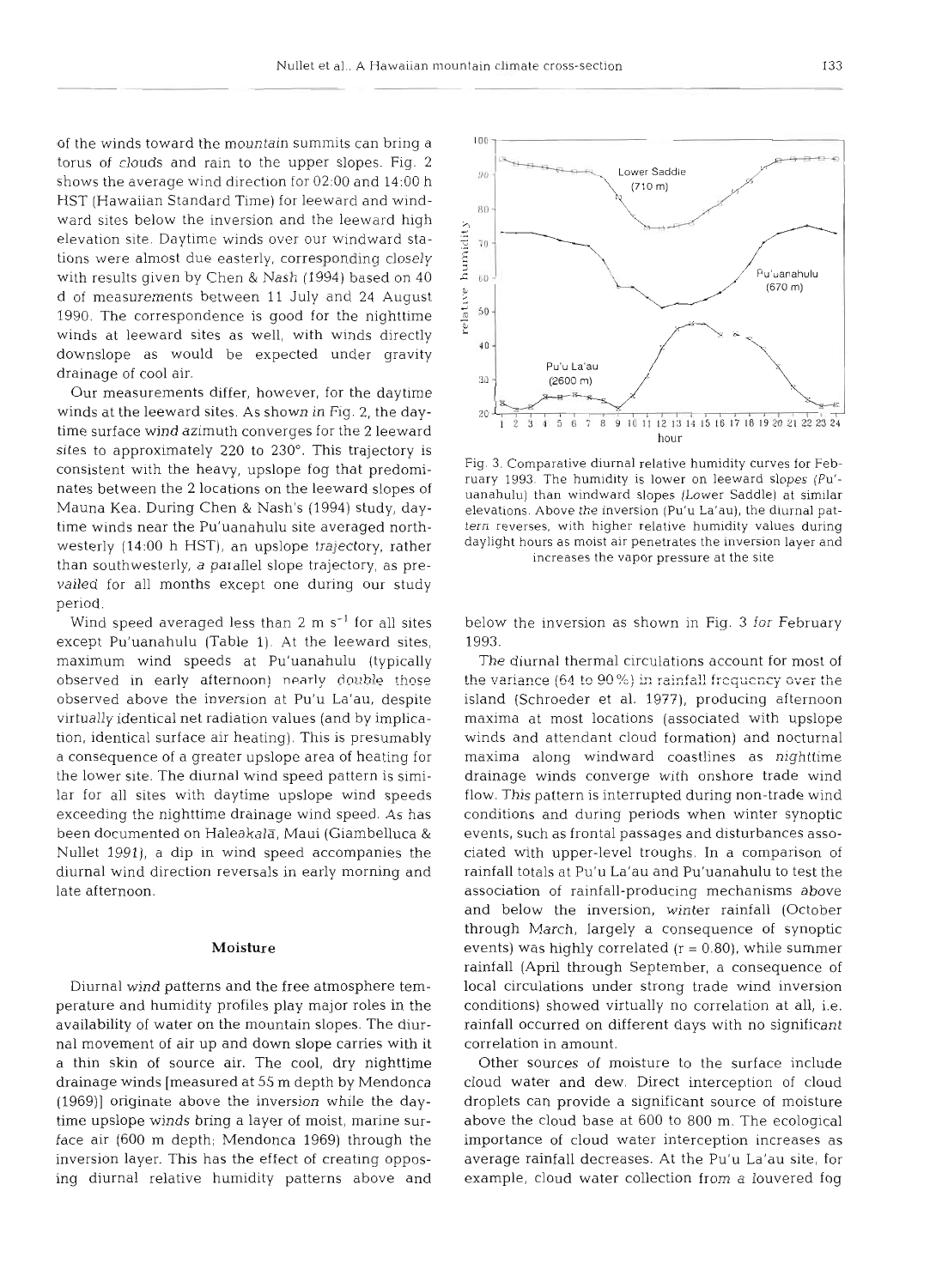**Table 19** all a given under 'Missing data'. Abbreviations, where given, refer to 'Missing data' deferts incomplete incomplete incomplete incomplete incomplete incomplete incomplete incomplete incomplete incomplete data; Table 1 Monthly summary data. Averages are given for all climate elements except rainfall, for which total values are given. Some months include incomplete data;<br>details given under "Missing data" Abbreviations, where give

| May<br>Åρr<br>Mar<br>Feb<br>1993<br>Jan<br>Dec<br>1992<br>Nov | 15622223<br>$-0.66$ $-0.78$ $-0.78$ $-0.78$ $-0.78$ $-0.78$ $-0.78$ $-0.78$ $-0.78$ $-0.78$ $-0.78$ $-0.78$ $-0.78$ $-0.78$ $-0.78$ $-0.78$ $-0.78$ $-0.78$ $-0.78$ $-0.78$ $-0.78$ $-0.78$ $-0.78$ $-0.78$ $-0.78$ $-0.78$ $-0.78$ $-0.7$<br>178<br>265<br>233<br>240<br>163<br>146<br>255<br>130<br>201<br>214<br>175<br>198<br>115<br>132<br>Global solar radiation (W m <sup>-2</sup> ) (GR)<br>126<br>163<br>97<br>103<br>139<br>125<br>153<br>103 | $12 + 32$<br>$-2$ $-22$<br>133<br>107<br>147<br>$\uparrow$<br>$\mathsf I$<br>110<br>$\mathcal{F}_{9}$<br>117<br>63<br>$_{\rm 84}$<br>99<br>$\mathbb{I}$<br>70<br>Net allwave radiation (W m <sup>-2</sup> ) (NR)<br>74<br>$\mathbf{I}% _{0}\left( \mathbf{I}_{1}\right)$<br>$\mathbf I$<br>66<br>68 | $-884000$<br>$\frac{1}{2}$ , $\frac{1}{2}$ , $\frac{1}{2}$ , $\frac{1}{2}$ , $\frac{1}{2}$ , $\frac{1}{2}$ , $\frac{1}{2}$ , $\frac{1}{2}$<br>Photosynthetically active radiation (µEinsteins s <sup>-1</sup> m <sup>-2</sup> ) (P<br>326<br>356<br>444<br>458<br>491<br>260<br>293<br>391<br>438<br>229<br>263<br>340<br>341<br>J.<br>286<br>$20\,\rm{I}$<br>212<br>237<br>295<br>206<br>238<br>265<br>214<br>267 | $\frac{5.5004}{0.40004}$<br>18.9<br>13.8<br>11.7<br>9.1<br>18.4<br>16.2<br>12.6<br>10.7<br>$9.4$<br>17.3<br>17.8<br>13.7<br>11.4<br>$\frac{9.1}{17.4}$<br>9.9<br>21.2<br>12.4<br>19.2<br>151<br>$\mathbf{I}$<br>211<br>16.3<br>13.8<br>10.1<br>16.4                                                                                | 1997922<br>$19.5 + 4.3$<br>$19.6 + 4.3$<br>13.4<br>1.5.5<br>18.5<br>15.7<br>22.6<br>16.6<br>13.9<br>142<br>12.4<br>20.8<br>16.9<br>14.3<br>10.9<br>$8.2\,$<br>18.6<br>18.6<br>13.0<br>9.5<br>20.0<br>161<br>Soil temperature (°C at 1 cm) (Ts)<br>196<br>$14.0$<br>17.4<br>10.7<br>17.2 | $1.2\,$<br>12<br>$\Box$<br>1.3<br>1.3<br>0.9<br>$\frac{2}{1}$ $\frac{3}{1}$ $\frac{9}{1}$<br>$\overline{\phantom{0}}$<br>$\mathrel{\mathop{\mathrel{\mathop{\scriptstyle\mathop{\scriptstyle\mathop{\scriptstyle\mathop{\scriptstyle\mathop{\scriptstyle\mathop{\scriptstyle\mathop{\scriptstyle\mathop{\scriptstyle\mathop{\scriptstyle\mathop{\scriptstyle\mathop{\scriptstyle\mathop{\scriptstyle\mathop{\scriptstyle\mathop{\scriptstyle\mathop{\cal F}}}}}}}}}}}}\math}}$<br>$0.9\,$<br>$1.2\,$ |
|---------------------------------------------------------------|---------------------------------------------------------------------------------------------------------------------------------------------------------------------------------------------------------------------------------------------------------------------------------------------------------------------------------------------------------------------------------------------------------------------------------------------------------|-----------------------------------------------------------------------------------------------------------------------------------------------------------------------------------------------------------------------------------------------------------------------------------------------------|--------------------------------------------------------------------------------------------------------------------------------------------------------------------------------------------------------------------------------------------------------------------------------------------------------------------------------------------------------------------------------------------------------------------|------------------------------------------------------------------------------------------------------------------------------------------------------------------------------------------------------------------------------------------------------------------------------------------------------------------------------------|-----------------------------------------------------------------------------------------------------------------------------------------------------------------------------------------------------------------------------------------------------------------------------------------|------------------------------------------------------------------------------------------------------------------------------------------------------------------------------------------------------------------------------------------------------------------------------------------------------------------------------------------------------------------------------------------------------------------------------------------------------------------------------------------------------|
|                                                               |                                                                                                                                                                                                                                                                                                                                                                                                                                                         |                                                                                                                                                                                                                                                                                                     |                                                                                                                                                                                                                                                                                                                                                                                                                    |                                                                                                                                                                                                                                                                                                                                    |                                                                                                                                                                                                                                                                                         | $-129942$<br>$-21.5992$<br>$1.994$<br>$1.994$<br>$1.7$<br>$2.3$<br>$\frac{3}{1}$<br>$\frac{3}{1}$<br>$\frac{3}{1}$                                                                                                                                                                                                                                                                                                                                                                                   |
|                                                               |                                                                                                                                                                                                                                                                                                                                                                                                                                                         |                                                                                                                                                                                                                                                                                                     |                                                                                                                                                                                                                                                                                                                                                                                                                    |                                                                                                                                                                                                                                                                                                                                    |                                                                                                                                                                                                                                                                                         |                                                                                                                                                                                                                                                                                                                                                                                                                                                                                                      |
|                                                               |                                                                                                                                                                                                                                                                                                                                                                                                                                                         |                                                                                                                                                                                                                                                                                                     |                                                                                                                                                                                                                                                                                                                                                                                                                    |                                                                                                                                                                                                                                                                                                                                    |                                                                                                                                                                                                                                                                                         |                                                                                                                                                                                                                                                                                                                                                                                                                                                                                                      |
|                                                               |                                                                                                                                                                                                                                                                                                                                                                                                                                                         |                                                                                                                                                                                                                                                                                                     |                                                                                                                                                                                                                                                                                                                                                                                                                    |                                                                                                                                                                                                                                                                                                                                    |                                                                                                                                                                                                                                                                                         |                                                                                                                                                                                                                                                                                                                                                                                                                                                                                                      |
|                                                               |                                                                                                                                                                                                                                                                                                                                                                                                                                                         |                                                                                                                                                                                                                                                                                                     |                                                                                                                                                                                                                                                                                                                                                                                                                    |                                                                                                                                                                                                                                                                                                                                    |                                                                                                                                                                                                                                                                                         |                                                                                                                                                                                                                                                                                                                                                                                                                                                                                                      |
|                                                               |                                                                                                                                                                                                                                                                                                                                                                                                                                                         |                                                                                                                                                                                                                                                                                                     |                                                                                                                                                                                                                                                                                                                                                                                                                    |                                                                                                                                                                                                                                                                                                                                    |                                                                                                                                                                                                                                                                                         |                                                                                                                                                                                                                                                                                                                                                                                                                                                                                                      |
| lun                                                           | 158888                                                                                                                                                                                                                                                                                                                                                                                                                                                  | $121 + 48$                                                                                                                                                                                                                                                                                          | $-7.59327$                                                                                                                                                                                                                                                                                                                                                                                                         | $-10.2$<br>$-2.5$<br>$-1.5$<br>$-2.5$<br>$-2.5$                                                                                                                                                                                                                                                                                    | $\frac{64}{22222}$                                                                                                                                                                                                                                                                      | $-122497$                                                                                                                                                                                                                                                                                                                                                                                                                                                                                            |
| $\Xi$                                                         | $-2221$                                                                                                                                                                                                                                                                                                                                                                                                                                                 | 181182                                                                                                                                                                                                                                                                                              | $-28222$                                                                                                                                                                                                                                                                                                                                                                                                           |                                                                                                                                                                                                                                                                                                                                    | $\frac{5}{20}$<br>$\frac{1}{20}$<br>$\frac{3}{20}$<br>$\frac{4}{20}$<br>$\frac{3}{20}$<br>$\frac{4}{20}$                                                                                                                                                                                | $-129990$                                                                                                                                                                                                                                                                                                                                                                                                                                                                                            |
| Aug                                                           | $1 + \frac{3}{2} + \frac{5}{22}$                                                                                                                                                                                                                                                                                                                                                                                                                        | 111190                                                                                                                                                                                                                                                                                              | $1 + \frac{27}{20} + \frac{47}{40}$                                                                                                                                                                                                                                                                                                                                                                                | $-15 - 32$                                                                                                                                                                                                                                                                                                                         | $-19.3$                                                                                                                                                                                                                                                                                 | $1.9 + 3.4$                                                                                                                                                                                                                                                                                                                                                                                                                                                                                          |
| Sep                                                           | $-258228$                                                                                                                                                                                                                                                                                                                                                                                                                                               | $-5 - 85$                                                                                                                                                                                                                                                                                           | $-2222$                                                                                                                                                                                                                                                                                                                                                                                                            | $19.23.3$<br>$19.23.3$<br>$21.3$                                                                                                                                                                                                                                                                                                   | $\frac{1}{2}$ $\frac{1}{1}$ $\frac{1}{2}$ $\frac{6}{2}$ $\frac{9}{4}$ $\frac{6}{4}$ $\frac{3}{4}$ $\frac{4}{2}$                                                                                                                                                                         | $-29277$                                                                                                                                                                                                                                                                                                                                                                                                                                                                                             |
| Sci                                                           | 159882                                                                                                                                                                                                                                                                                                                                                                                                                                                  | $-2$ $-5$ $-5$ $-5$                                                                                                                                                                                                                                                                                 | 1.324336                                                                                                                                                                                                                                                                                                                                                                                                           | $19.6$ $0.6$ $0.7$ $0.08$ $0.7$ $0.8$ $0.08$                                                                                                                                                                                                                                                                                       | $-20.6$<br>$-20.4$<br>$-12.3$<br>$-22.5$                                                                                                                                                                                                                                                |                                                                                                                                                                                                                                                                                                                                                                                                                                                                                                      |
| λòν                                                           | 599599                                                                                                                                                                                                                                                                                                                                                                                                                                                  | 171150                                                                                                                                                                                                                                                                                              | 5993688                                                                                                                                                                                                                                                                                                                                                                                                            | $7142875$<br>$742875$                                                                                                                                                                                                                                                                                                              | $23.47200$<br>$24.7200$                                                                                                                                                                                                                                                                 | 2<br>2002120                                                                                                                                                                                                                                                                                                                                                                                                                                                                                         |
| Dec                                                           | 0.79980                                                                                                                                                                                                                                                                                                                                                                                                                                                 | $8.61 - 1.88$                                                                                                                                                                                                                                                                                       | $\frac{2}{3}$ $\cdot$ $\frac{3}{2}$ $\frac{3}{2}$ $\frac{3}{2}$ $\frac{3}{2}$ $\frac{3}{2}$ $\frac{3}{2}$ $\frac{3}{2}$                                                                                                                                                                                                                                                                                            | $20.7$<br>$-1.7$<br>$-1.7$<br>$-1.7$<br>$-1.7$<br>$-1.7$<br>$-1.7$                                                                                                                                                                                                                                                                 | $24.1$<br>$-1.5.2$<br>$-1.5.7$<br>$-1.5.9$                                                                                                                                                                                                                                              | $2 - 9222$                                                                                                                                                                                                                                                                                                                                                                                                                                                                                           |
| 1994<br>Jan                                                   | 383556                                                                                                                                                                                                                                                                                                                                                                                                                                                  | $37 - 53$                                                                                                                                                                                                                                                                                           | 7866602                                                                                                                                                                                                                                                                                                                                                                                                            | $\begin{array}{c} 20.0 \\ 15.0 \\ 13.1 \\ 1 \end{array}$                                                                                                                                                                                                                                                                           | 8<br>8<br>8<br>8<br>8<br>8<br>8<br>8<br>8<br>8<br>8<br>8<br>8                                                                                                                                                                                                                           | 122152<br>122152                                                                                                                                                                                                                                                                                                                                                                                                                                                                                     |
| Feb                                                           | ra sa sa s                                                                                                                                                                                                                                                                                                                                                                                                                                              | $38 - 35$                                                                                                                                                                                                                                                                                           | 323333                                                                                                                                                                                                                                                                                                                                                                                                             | $20.84014$<br>$20.4014$<br>$20.4014$                                                                                                                                                                                                                                                                                               | $230219201$<br>$25219201$                                                                                                                                                                                                                                                               | 0.00148                                                                                                                                                                                                                                                                                                                                                                                                                                                                                              |
| Mar                                                           | 60236280                                                                                                                                                                                                                                                                                                                                                                                                                                                | $\frac{30}{10}$ $\frac{146}{140}$                                                                                                                                                                                                                                                                   | 28153888                                                                                                                                                                                                                                                                                                                                                                                                           | $21.9$<br>$18.9$<br>$19.4$<br>$18.7$<br>$18.7$                                                                                                                                                                                                                                                                                     | $25.9$<br>$0.9$<br>$0.9$<br>$0.7$<br>$0.8$<br>$0.8$<br>$0.8$<br>$0.8$                                                                                                                                                                                                                   | 11000000                                                                                                                                                                                                                                                                                                                                                                                                                                                                                             |
| Apr                                                           | $15 - 52882$                                                                                                                                                                                                                                                                                                                                                                                                                                            | $\frac{3}{4}$ $\cdots$ $\frac{65}{3}$                                                                                                                                                                                                                                                               | $24 - 879$                                                                                                                                                                                                                                                                                                                                                                                                         | $21.4$<br>$-1.5$<br>$12.3$<br>$0.3$<br>$19.7$                                                                                                                                                                                                                                                                                      | $9.527$<br>$9.377$<br>$19.27$<br>$24.7$                                                                                                                                                                                                                                                 | 21299997                                                                                                                                                                                                                                                                                                                                                                                                                                                                                             |
| May                                                           | $88 - 88883$                                                                                                                                                                                                                                                                                                                                                                                                                                            | $\frac{8}{2}$ + + + + $\frac{6}{2}$                                                                                                                                                                                                                                                                 | $\frac{29}{28}$ + $\frac{25}{28}$ + $\frac{25}{25}$                                                                                                                                                                                                                                                                                                                                                                | $21.789$<br>$15.789$<br>$28.3$                                                                                                                                                                                                                                                                                                     | $26.8$<br>$17.1$<br>$13.7$<br>$25.0$                                                                                                                                                                                                                                                    | EESSAA                                                                                                                                                                                                                                                                                                                                                                                                                                                                                               |
| S                                                             | $\frac{8}{21}$ $\cdot$ $\frac{6}{2}$ $\frac{5}{2}$ $\frac{7}{2}$ $\frac{3}{2}$ $\frac{3}{2}$                                                                                                                                                                                                                                                                                                                                                            | $\frac{59}{11}$     $\frac{59}{12}$                                                                                                                                                                                                                                                                 | 3.33796                                                                                                                                                                                                                                                                                                                                                                                                            | $22.7$<br>$16.0$<br>$13.6$<br>$11.3$<br>$20.7$                                                                                                                                                                                                                                                                                     | $27.7$<br>$-9.3$<br>$-14.3$<br>$-24.3$                                                                                                                                                                                                                                                  | 110000000000                                                                                                                                                                                                                                                                                                                                                                                                                                                                                         |
| $\Xi$                                                         |                                                                                                                                                                                                                                                                                                                                                                                                                                                         | $101 + 21$                                                                                                                                                                                                                                                                                          | $\begin{array}{c} 0.000000 \\ 0.000000 \\ 0.000000 \\ 0.000000 \\ \end{array}$                                                                                                                                                                                                                                                                                                                                     | 0<br>2012 12:21<br>2012 12:22                                                                                                                                                                                                                                                                                                      |                                                                                                                                                                                                                                                                                         |                                                                                                                                                                                                                                                                                                                                                                                                                                                                                                      |
| Aug                                                           | 153<br>152133                                                                                                                                                                                                                                                                                                                                                                                                                                           | $181 + 92$                                                                                                                                                                                                                                                                                          | 0.88748                                                                                                                                                                                                                                                                                                                                                                                                            | 0<br>00743345<br>00223                                                                                                                                                                                                                                                                                                             |                                                                                                                                                                                                                                                                                         | $2 - 9 + 27$                                                                                                                                                                                                                                                                                                                                                                                                                                                                                         |
| Sep                                                           | 586558                                                                                                                                                                                                                                                                                                                                                                                                                                                  | $-8 - 52$                                                                                                                                                                                                                                                                                           | nangna                                                                                                                                                                                                                                                                                                                                                                                                             | $23.3$<br>$19.3$<br>$15.0$<br>$16.2$<br>$21$                                                                                                                                                                                                                                                                                       | $7.1$<br>$7.1$<br>$7.5$<br>$68$<br>$68$<br>$7.5$<br>$7.5$<br>$8.6$                                                                                                                                                                                                                      | ergeea                                                                                                                                                                                                                                                                                                                                                                                                                                                                                               |
| š                                                             | <b>2112201011</b>                                                                                                                                                                                                                                                                                                                                                                                                                                       | $18 - 21$                                                                                                                                                                                                                                                                                           | 273884                                                                                                                                                                                                                                                                                                                                                                                                             | $\begin{array}{c} 2 & 0 & 0 \\ 0 & 0 & 0 \\ 0 & 0 & 0 \\ 0 & 0 & 0 \\ 0 & 0 & 0 \\ 0 & 0 & 0 \\ 0 & 0 & 0 \\ 0 & 0 & 0 \\ 0 & 0 & 0 \\ 0 & 0 & 0 \\ 0 & 0 & 0 \\ 0 & 0 & 0 \\ 0 & 0 & 0 \\ 0 & 0 & 0 \\ 0 & 0 & 0 & 0 \\ 0 & 0 & 0 & 0 \\ 0 & 0 & 0 & 0 \\ 0 & 0 & 0 & 0 \\ 0 & 0 & 0 & 0 \\ 0 & 0 & 0 & 0 & 0 \\ 0 & 0 & 0 & 0 &$ | 20000000000                                                                                                                                                                                                                                                                             | 229242                                                                                                                                                                                                                                                                                                                                                                                                                                                                                               |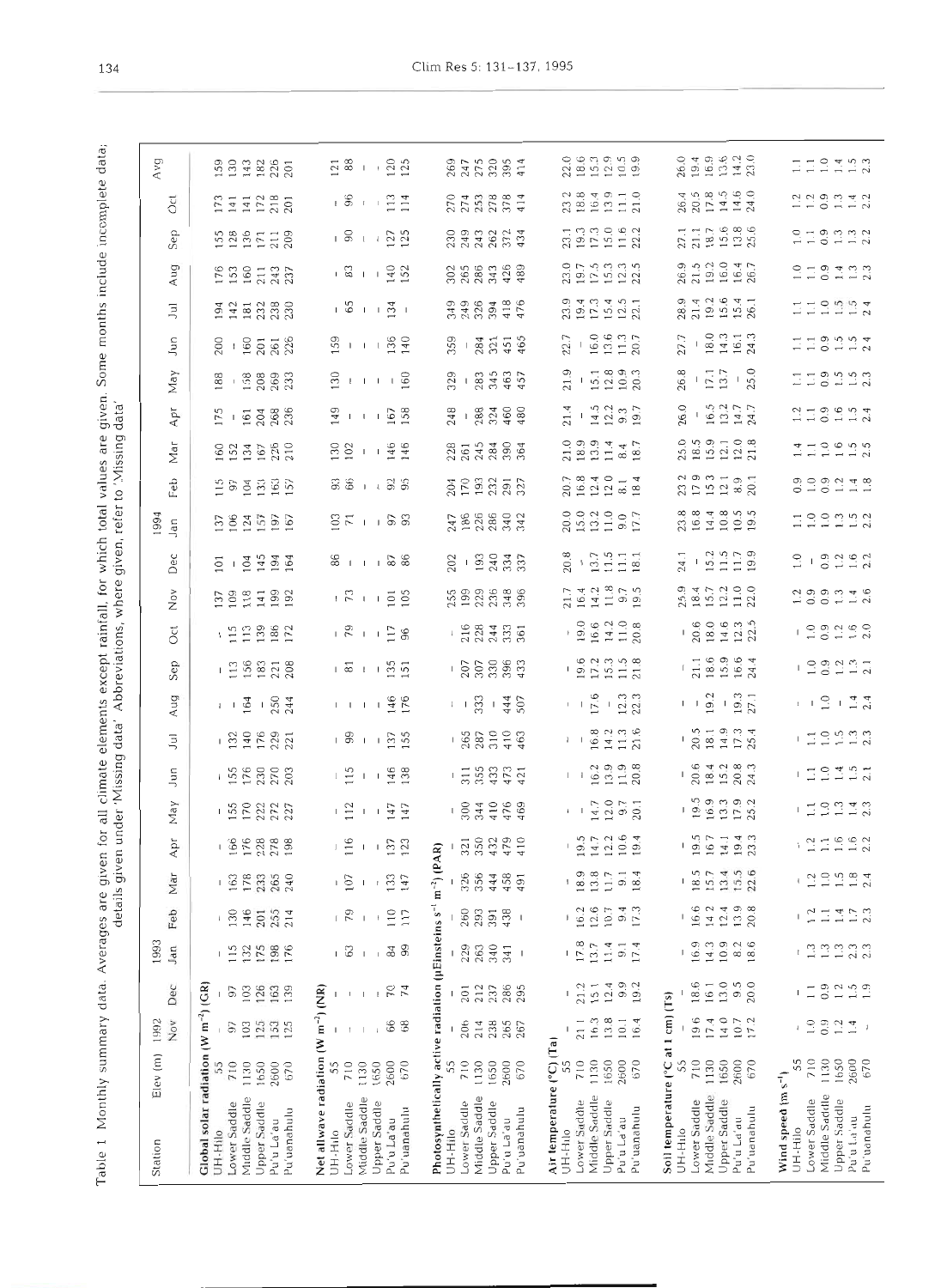| នទី ទី និង ដ                                                                                                                                                                                                                  | $\sigma \infty$<br>53455                                                                                              | 520<br>354<br>206<br>42<br>28<br>412                                                                   | 360<br>218<br>46<br>296<br>479<br>$42$                                                                                               | $3.\overline{3}$<br>$2.\overline{3}$<br>$7877$<br>$2877$                                                                             |                                                                           | 3 Jul                                                                        |                                                                                                                                                                                                                                                                                                                               |                                |
|-------------------------------------------------------------------------------------------------------------------------------------------------------------------------------------------------------------------------------|-----------------------------------------------------------------------------------------------------------------------|--------------------------------------------------------------------------------------------------------|--------------------------------------------------------------------------------------------------------------------------------------|--------------------------------------------------------------------------------------------------------------------------------------|---------------------------------------------------------------------------|------------------------------------------------------------------------------|-------------------------------------------------------------------------------------------------------------------------------------------------------------------------------------------------------------------------------------------------------------------------------------------------------------------------------|--------------------------------|
| 8883327                                                                                                                                                                                                                       | 77980<br>$\approx$ 50                                                                                                 | 17.0<br>402<br>244<br>118<br>336<br>233                                                                | $rac{9}{55}$                                                                                                                         | $\begin{array}{c} 3.9 \\ 2.5 \end{array}$<br>2<br>2222<br>223                                                                        | 28 Nov to 6 Dec 1992 (RH, Ta); 11 to 15 May 1993 (all); 18 to 30 May 1993 | 210                                                                          | 1 to 9 Jan 1993 (Ta); 7,9,15, and 20 Jan 1994 (Ts); 7,9,15 to 18, and 20 Jan<br>30 Nov 1992 (all); 29 Jul to 3 Aug 1993 (all), 17 Apr 1994 (all); 2 Jul<br>(Ta); 16 Jan 1994 (all), 13 Feb to 13 Mar 1994 (all); 10 to 28 Aug<br>(lls) 494 (all); 10 to 24 Aug 1994 (all)                                                     |                                |
| 5 S 3 S R K                                                                                                                                                                                                                   | 113985                                                                                                                | 88.9<br>213<br>719<br>885<br>539<br>261                                                                | 3335<br>3335<br>$\frac{1}{3}$                                                                                                        | $2.3$<br>26<br>$\begin{array}{c} 3 \ 3 \\ 3 \end{array}$<br>4<br>2.4<br>6                                                            |                                                                           | Aug to 12 Sep 1993 (all); 17 to 18 Apr 1994 (all);                           |                                                                                                                                                                                                                                                                                                                               |                                |
| $-333322$                                                                                                                                                                                                                     | 395622                                                                                                                | 633<br>438<br>951<br>$\frac{1}{4}$                                                                     | 00000000000                                                                                                                          | a a a a a a<br>a a a a a a                                                                                                           |                                                                           |                                                                              |                                                                                                                                                                                                                                                                                                                               |                                |
| 833852                                                                                                                                                                                                                        | 4454186                                                                                                               | 80.5<br>20.2<br>519<br>334<br>273<br>652                                                               | 240                                                                                                                                  | 5<br>$\infty$<br>$2842$<br>$2942$<br>$\rightarrow$<br>₹                                                                              |                                                                           |                                                                              |                                                                                                                                                                                                                                                                                                                               |                                |
| 333337                                                                                                                                                                                                                        | 88075<br>58<br>$\mathbf{I}$                                                                                           | 45.2<br>27.5<br>415<br>181<br>445<br>664                                                               | 2880<br>$\frac{20}{35}$                                                                                                              | $28 - 5 - 1$<br>$29 - 5 - 1$<br>4.5                                                                                                  |                                                                           |                                                                              |                                                                                                                                                                                                                                                                                                                               |                                |
| 633352                                                                                                                                                                                                                        | 888824                                                                                                                | 13.9<br>13.2<br>266<br>118<br>396<br>L                                                                 | <b>RESERR</b>                                                                                                                        | 3.6<br>$7.7$<br>$7.7$<br>$7.7$<br>$4.6$                                                                                              |                                                                           |                                                                              |                                                                                                                                                                                                                                                                                                                               |                                |
| 853558                                                                                                                                                                                                                        | 999990                                                                                                                | 0.0<br>10.2<br>402<br>182<br>635<br>L                                                                  | 30000000000                                                                                                                          | $-2.7$<br>3.0<br>4.0<br>4.6<br>4.1                                                                                                   |                                                                           |                                                                              |                                                                                                                                                                                                                                                                                                                               |                                |
| 383337                                                                                                                                                                                                                        | 47.4997                                                                                                               | 42.4<br>487<br>829<br>561<br>308                                                                       | 410<br>650<br>470<br>270<br>50<br>65                                                                                                 | 6 9 9 2 4 5 4<br>6 9 9 9 9 9 9                                                                                                       |                                                                           |                                                                              |                                                                                                                                                                                                                                                                                                                               |                                |
| 333338                                                                                                                                                                                                                        | 2927888                                                                                                               | 62.8<br>317<br>189<br>-<br>557                                                                         | 2222222                                                                                                                              | $2.6$<br>1.7<br>$1.7$<br>$1.7$<br>$2.3$                                                                                              |                                                                           | $Ta$ ; 1                                                                     |                                                                                                                                                                                                                                                                                                                               | (a)                            |
| 333897                                                                                                                                                                                                                        | 458490                                                                                                                | 23.4<br>248<br>202<br>138<br>40.4                                                                      | 65                                                                                                                                   | 1.99277<br>2.9                                                                                                                       |                                                                           | 1994 (all)<br>(RH,                                                           | 26 <sub>to</sub>                                                                                                                                                                                                                                                                                                              | 1994<br>994                    |
| $3337$<br>24<br>$\overline{\phantom{a}}$                                                                                                                                                                                      | $1.552$ $2.5$<br>GÞ                                                                                                   | 432<br>252<br>14<br>14<br>$\vert - \vert$                                                              | 40                                                                                                                                   | 2.5<br>$1.9$<br>$1.9$<br>$2.6$<br>$2.6$                                                                                              |                                                                           |                                                                              |                                                                                                                                                                                                                                                                                                                               |                                |
| 333363                                                                                                                                                                                                                        | 335852                                                                                                                | 6.9<br>0.2<br>312<br>291<br>317                                                                        | $^{40}_{0}$                                                                                                                          | 798972                                                                                                                               | Upper Saddle                                                              |                                                                              | Pu'uanahulu                                                                                                                                                                                                                                                                                                                   | Pu'u La'au                     |
| $-853388$                                                                                                                                                                                                                     | 잃어 있음                                                                                                                 | 66.2<br>165<br>110<br>230<br>289                                                                       | $270$<br>$400$<br>$170$<br>40                                                                                                        | 2.1                                                                                                                                  |                                                                           |                                                                              |                                                                                                                                                                                                                                                                                                                               |                                |
| $-33332$                                                                                                                                                                                                                      | $-95372$                                                                                                              | 65.0<br>94.0<br>178<br>65.1<br>$\mathfrak l$                                                           | 33335<br>$rac{6}{30}$                                                                                                                | $2.\overline{5}$<br>$3.\overline{1}$<br>$\frac{1}{2.4}$<br>3.4<br>4.4                                                                |                                                                           |                                                                              |                                                                                                                                                                                                                                                                                                                               |                                |
| $\overline{91}$<br>$-58$<br>$1 - 1$                                                                                                                                                                                           | $1 \circ \circ$<br>59<br>$\mathbf{I} = \mathbf{I}$                                                                    | $-14.2$<br>9<br>306<br>$\mathbf{I} = \mathbf{I}$<br>$\overline{C}$                                     | 882888                                                                                                                               | $3.7$<br>$3.7$<br>$5.2$<br>$\mathsf{I}=\mathsf{I}$                                                                                   |                                                                           |                                                                              |                                                                                                                                                                                                                                                                                                                               |                                |
| 35 R T<br>$1 - 1$                                                                                                                                                                                                             | 1900020                                                                                                               | 1019<br>36.6<br>15.5<br>762<br>506                                                                     |                                                                                                                                      | $2.7$<br>$2.6$<br>$3.1$<br>$3.\overline{4}$<br>$4.\overline{6}$                                                                      |                                                                           |                                                                              |                                                                                                                                                                                                                                                                                                                               | NR, GR, PAR); 2 Jul 1994 (all) |
| 89572<br>i I                                                                                                                                                                                                                  | $-4.547$<br>$\infty$                                                                                                  | $12.7$<br>$21.0$<br>205<br>362<br>$101$                                                                | 12882285                                                                                                                             | $3.0$<br>$4.0$<br>$3.2$<br>$3.2$<br>$4.1$                                                                                            |                                                                           |                                                                              |                                                                                                                                                                                                                                                                                                                               |                                |
| 3338<br>$\overline{5}$                                                                                                                                                                                                        | $-55$<br>5392                                                                                                         | 2.3<br>215<br>36.1<br>293<br>$\mathsf I$                                                               | 250<br>300<br>$\begin{array}{c} 30 \\ 50 \end{array}$                                                                                | $0.560$<br>$0.760$<br>$0.760$<br>3.1                                                                                                 |                                                                           |                                                                              |                                                                                                                                                                                                                                                                                                                               |                                |
| $-$ 3 $-$ 3 $-$ 3 $-$ 3 $-$ 3 $-$ 3 $-$ 3 $-$ 3 $-$ 3 $-$ 3 $-$ 3 $-$ 3 $-$ 3 $-$ 3 $-$ 3 $-$ 3 $-$ 3 $-$ 3 $-$ 3 $-$ 3 $-$ 3 $-$ 3 $-$ 3 $-$ 3 $-$ 3 $-$ 3 $-$ 3 $-$ 3 $-$ 3 $-$ 3 $-$ 3 $-$ 3 $-$ 3 $-$ 3 $-$ 3 $-$ 3 $-$ 3 | 1304<br>$\circ$                                                                                                       | $2.0$<br>$5.9$<br>336<br>485<br>181                                                                    | 2888888                                                                                                                              | 1000000                                                                                                                              |                                                                           |                                                                              |                                                                                                                                                                                                                                                                                                                               | $\equiv$                       |
| 888846<br>L                                                                                                                                                                                                                   | 46<br>$\frac{6}{4}$<br>$\frac{1}{2}$<br>$\frac{1}{4}$                                                                 | 139<br>69.3<br>13.6<br>10.7<br>243<br>$\mathfrak l$                                                    | 470<br>270<br>650<br>50<br>65<br>410                                                                                                 | 43.2<br>3.4                                                                                                                          |                                                                           |                                                                              |                                                                                                                                                                                                                                                                                                                               |                                |
| 89<br>$31$<br>65<br>67<br>L                                                                                                                                                                                                   | $18$<br>36<br>၀ ၈                                                                                                     | 84.9<br>60.5<br>23.6<br>2.5<br>3.4                                                                     | 400<br>330<br>50<br>300                                                                                                              | $23.7$<br>$3.7$<br>3.4<br>2.1                                                                                                        |                                                                           |                                                                              |                                                                                                                                                                                                                                                                                                                               |                                |
| 85<br>$\approx$<br>7547<br>L                                                                                                                                                                                                  | $-233$<br>$\frac{9}{13}$                                                                                              | 64.0<br>38.8<br>148<br>101<br>I                                                                        | 310<br>520<br>370<br>200<br>65<br>70                                                                                                 | $2.6$ $% \sim 2.6$<br>1.8<br>$2.\overline{3}$                                                                                        |                                                                           |                                                                              | 1 Nov to 31 Dec 1992 (NR); 31 Dec 1992 to 16 Jan 1993 (rainfall); 25 to<br>Ta); 1 Aug to 19 Sep 1993 (all); 1 to 14 Nov 1993 (all); 1 Dec 1993 to 16 Jan<br>30 Apr 1993 (RH, Ta); 1 to 17 May 1993 (Ta); 18 May to 31 Jul 1993 (RH,<br>1994 (all); 15 Mar to 30 Jun 1994 (Ta, Ts,<br>17 to 18 Apr 1994 (all); 2 to 3 Jul 1994 |                                |
| $88$<br>$_{\rm 80}$<br>$\mathfrak{g}$<br>$\frac{51}{77}$<br>L                                                                                                                                                                 | 45<br>57<br>57<br>$\frac{0}{14}$                                                                                      | 13.5<br>552<br>21.4<br>305<br>762                                                                      | 520<br>370<br>490<br>300<br>$\frac{1}{9}$<br>$\sqrt{4}$                                                                              | 1.4<br>$1.9$<br>$2.2$<br>1.4<br>1.8                                                                                                  |                                                                           |                                                                              |                                                                                                                                                                                                                                                                                                                               |                                |
| 368<br>52<br>60                                                                                                                                                                                                               | 6822<br>$\frac{4}{1}$                                                                                                 | 74.5<br>808<br>611<br>364<br>117                                                                       | 350<br>530<br>430<br>250<br>$\rm 40$<br>$\sqrt{4}$                                                                                   | $1.5$<br>$1.6$<br>1.902                                                                                                              |                                                                           | 14 Apr to 16 May 1994 (all); 20 Jun to 31 Jul 1994 (Ts); 2 Jul to 9 Jul 1994 |                                                                                                                                                                                                                                                                                                                               |                                |
| 1650<br>710<br>1130<br>2600<br>55<br>670                                                                                                                                                                                      | 55<br>710<br>1130<br>1650<br>2600<br>670                                                                              | 55<br>710<br>1130<br>1650<br>2600<br>670                                                               | 55<br>710<br>1130<br>1650<br>2600<br>670                                                                                             | 55<br>710<br>1130<br>1650<br>2600<br>670                                                                                             |                                                                           | $\left( \text{all} \right)$                                                  |                                                                                                                                                                                                                                                                                                                               |                                |
| Relative humidity (%) (RH)<br>Middle Saddle<br>Lower Saddle<br>Upper Saddle<br>Pu'uanahulu<br>Pu'u La'au<br>UH-Hilo                                                                                                           | Leaf wetness (% of time wet)<br>Middle Saddle<br>Lower Saddle<br>Upper Saddle<br>Pu'uanahulu<br>Pu'u La'au<br>UH-Hilo | Middle Saddle<br>Lower Saddle<br>Upper Saddle<br>Rainfall (mm)<br>Pu'uanahulu<br>Pu'u La'au<br>UH-Hilo | Climatic average rainfall (mm) <sup>a</sup><br>Middle Saddle<br>Lower Saddle<br>Upper Saddle<br>Pu'uanahulu<br>pu'u La'au<br>UH-Hilo | Estimated evaporation (mm d <sup>-1</sup> )<br>Middle Saddle<br>Lower Saddle<br>Upper Saddle<br>Pu'uanahulu<br>bu'u La'au<br>UH-Hilo | <sup>a</sup> From Giambelluca et al. (1986)<br>Missing data               | UH-Hilo                                                                      | Lower Saddle                                                                                                                                                                                                                                                                                                                  | Middle Saddle                  |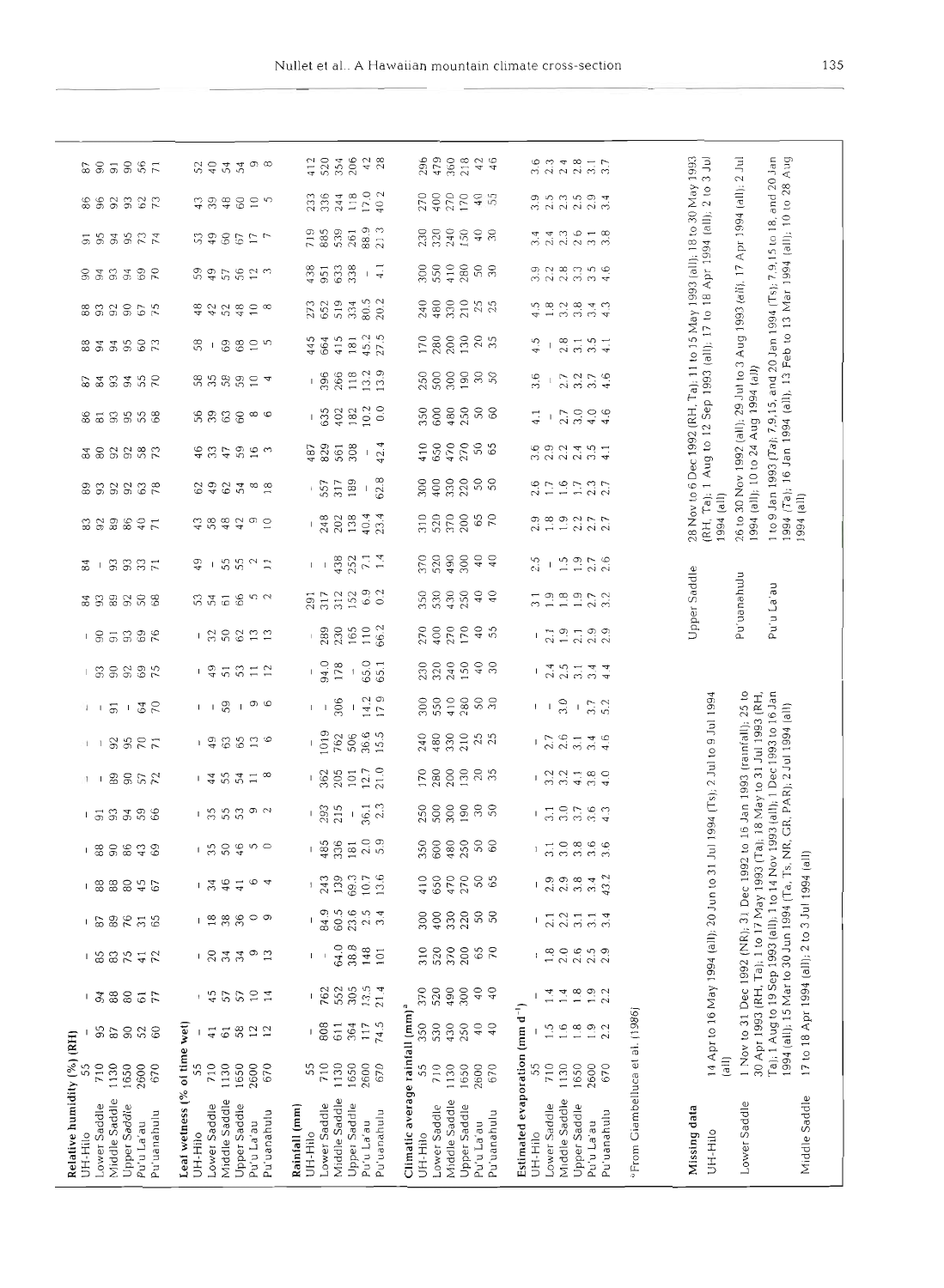

Fig. 4. Climate diagrams for the mountain cross-section. On average, rainfall greatly exceeds evaporation on windward slopes, while the reverse is true of leeward areas

gauge (25.8 mm) exceeded rainfall (17.5 mm) during an exceptionally dry 5 mo period, February through June 1992 (Juvik & Nullet 1995). Dew does not appear to be an ecologically significant source of moisture at the dry leeward sites in this study, as suggested by negligible nighttime leaf wetness frequencies. High nighttime relative humidity values suggest dew formation at the wet windward sites, although at these high rainfall locations, vegetation seldom experiences moisture deficits and thus would not necessarily benefit by added moisture from dew and cloud water.

The atmospheric evaporative demand determines, in part, moisture availability and stress on vegetation. On windward slopes, rainfall exceeded estimated evaporative demand for all months except January and February 1993, and March 1993 at 1650 m. For leeward locations, estimated evaporative demand exceeded rainfall during 21 of the 24 months at the 2600 m elevation site, and 22 of 24 months at the  $\frac{1}{2500}$ 670 m elevation site. Consistent with implied high moisture stress, both areas support dryland vegetamoisture stress, both areas support dryland vegetation: open forest with bunch grass ground cover. The relationship between rainfall and estimated evaporation under normal climatic conditions is illustrated in  $\frac{2}{5}$ Fig. 4. This figure compares only the magnitudes of rainfall and evaporation and generally sets an upper limit on the average moisture availability to plants as a complete water balance would show that much of the rainfall input quickly infiltrates into the porous substrate and is not available to meet the evaporative demand.

### **Radiation**

Fig. 5 shows elevation profiles of measured solar radiation as a percentage of modeled clear day values (Bird & Riordan 1986). On windward slopes, maximum attenuation of solar radiation occurs at 700 m, near the rainfall maximum (and, by inference, the cloud cover maximum). Results correspond well with similar measurements reported for Maui, although attenuation at 2600 m exceeds that for a comparable exposure and elevation on Haleakala (Giambelluca & Nullet 1991), suggesting greater cloudiness on the larger mountain. The contrast between the attenuation of solar radiation on upper and lower mountain slopes is much greater on windward than leeward exposures.

At Pu'uanahulu, net radiation exceeded the average value at Pu'u La'au despite receiving about 11 % less



Fig. 5. Measured solar radiation as a percentage of clear-day radiation for January and July showing the reduction by cloud cover. Data for 3400 m are long-term averages for Mauna Loa Observatory (see Fig. 1) for comparison. Annually, clear skies occur more frequently during the cooler winter months, while in summer convective heating and stronger trade winds lead to increased cloud cover